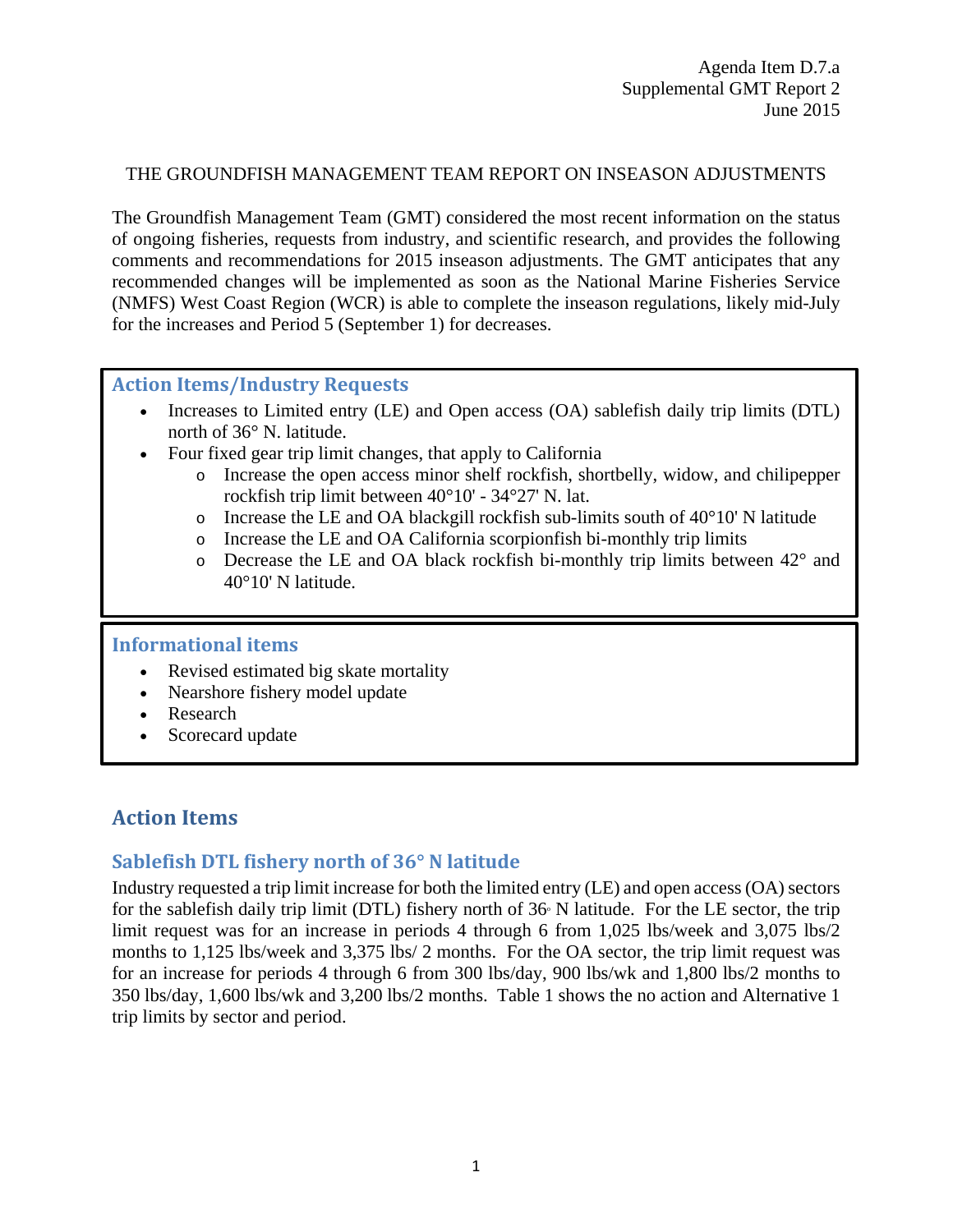|           |               | <b>No Action</b> |       |     | <b>Alternative 1</b> |       |     |
|-----------|---------------|------------------|-------|-----|----------------------|-------|-----|
|           | <b>Period</b> | B                | W     | D   | B                    | W     | D   |
|           | 1             | 2,850            | 950   |     | 2,850                | 950   |     |
| LE        | $2 - 3$       | 3,075            | 1,025 |     | 3,075                | 1,025 |     |
|           | $4 - 6$       | 3,075            | 1,025 |     | 3,375                | 1,125 |     |
|           | $\mathbf{I}$  | 1,600            | 800   | 300 | 1,600                | 800   | 300 |
| <b>OA</b> | $2 - 3$       | 1,800            | 900   | 300 | 1,800                | 900   | 300 |
|           | $4 - 6$       | 1,800            | 900   | 300 | 3,200                | 1,600 | 350 |

<span id="page-1-0"></span>**Table 1 : Bi-monthly (B), Weekly (W), and Daily (D) Sablefish DTL fishery trip limit alternatives**

For each of the alternatives, the GMT projected attainment using the DTL model. Projection models have been updated with a year of new data (2014), re-specified accordingly, and new catch information about progress through April of 2015 is available from the Quota Species Monitoring (QSM) Best Estimate Report (BER), from the Pacific Fisheries Information Network (PacFIN). [Table 2](#page-1-1) shows the projected attainment under each alternative including a range of price assumptions for the LE N.

<span id="page-1-1"></span>

| Table 2. Projected sablefish landings (mt) in the LE and OA fisheries north of 36° N latitude under |
|-----------------------------------------------------------------------------------------------------|
| No Action and Alternative 1.                                                                        |
|                                                                                                     |

|                    |        | LE N, by price assumption |             |       |
|--------------------|--------|---------------------------|-------------|-------|
| 2015 No Action     | Low \$ | <b>Mid \$\$</b>           | High \$\$\$ |       |
| Projected landings | 185.3  | 196.4                     | 207.4       | 242.1 |
| Landing target     | 236.0  | 236.0                     | 236.0       | 388   |
| Difference         | 50.7   | 39.6                      | 28.6        | 145.9 |
| Percent attainment | 78.5%  | 83.2%                     | 87.9%       | 62.4% |
| 2015 Alternative 1 |        |                           |             |       |
| Projected landings | 199.9  | 211.8                     | 223.7       | 322.9 |
| Landing target     | 236.0  | 236.0                     | 236.0       | 388   |
| Difference         | 36.1   | 24.2                      | 12.3        | 65.1  |
| Percent attainment | 84.7%  | 89.7%                     | 94.8%       | 83.2% |

#### **LE North**

Under No Action, the LE N is projected to attain between 78.5 percent and 87.9 percent of the landing target of 236 mt, depending on price assumption; and 84.7 percent to 94.8 percent under Alternative 1.

#### **OA North**

Under No Action, the OA N is projected to attain 62 percent, but under Alternative 1, the fishery is projected to attain 83 percent.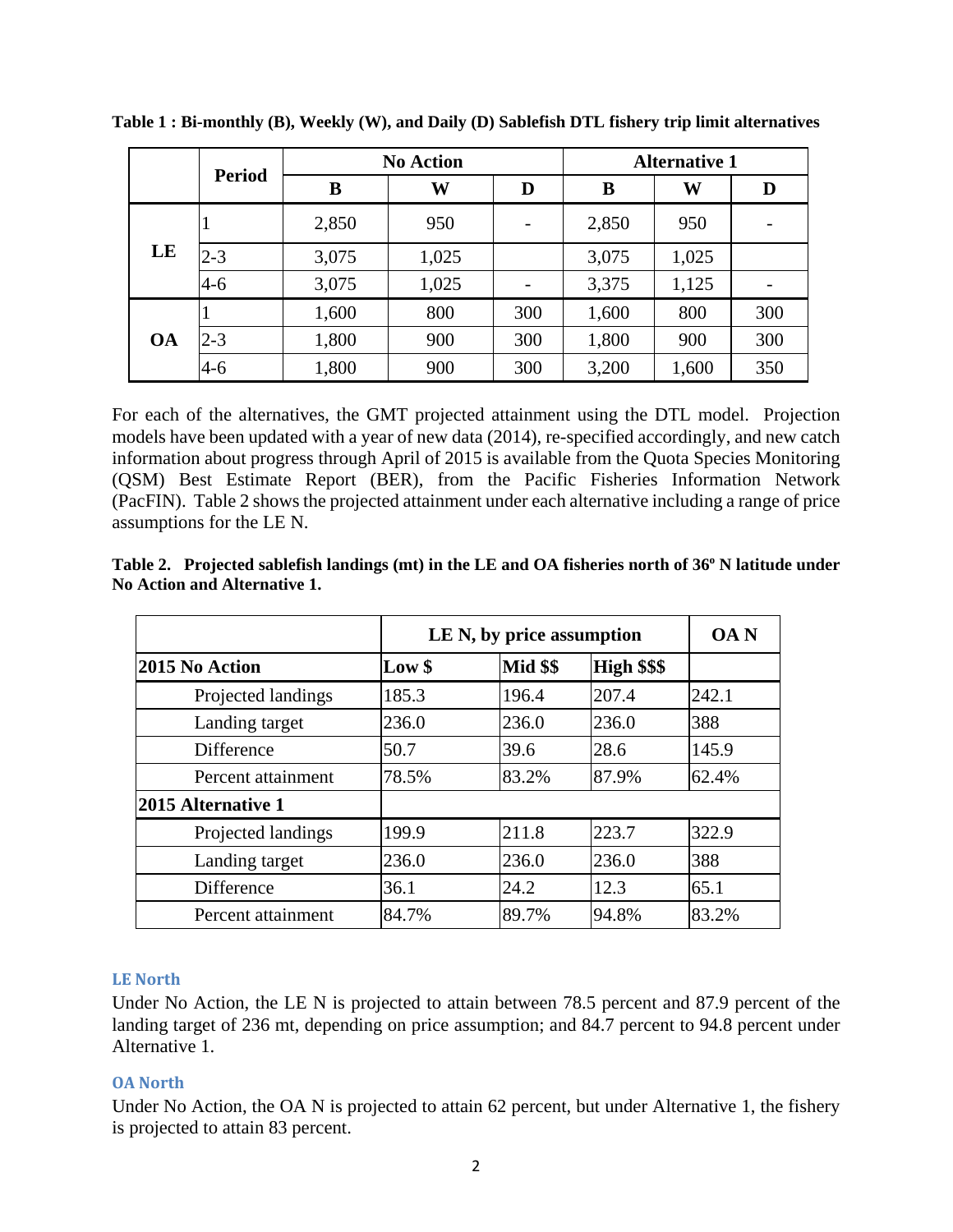Since the GMT projection models assume that the whole allocation of sablefish is harvested when projecting impacts to overfished species, those impacts are expected to remain unchanged. Therefore, **the GMT recommends that the Council adopt the increased trip limits under Alternative 1 for the LE N to 1,125 lbs/week and 3,375 lbs/ 2 months, and OA N to 350/day, 1,600 lb/week, and 3,200 lb/ 2 months for periods 4, 5, and 6.**

# **Minor Shelf Rockfish, Shortbelly, Widow, and Chilipepper rockfish south of 40°10' N. lat.**

Industry requested a trip limit increase for the shelf rockfish complex, shortbelly, widow, and chilipepper rockfish between 42°10' N latitude and 34°27' N latitude for the OA sector from the status quo amount of 200 lb/2 months in period 4 to 400 lb/2 months, and from 300 lb/2 months to 400 lb/2 months for periods 5 and 6 (Table 3).

The shelf rockfish complex south does not have a formal intersector allocation, and as a result the non-trawl allocation is shared between the non-trawl commercial and recreational sectors. For this biennium, the Council reduced the buffer between the shelf rockfish complex south overfishing limit (OFL) and annual catch limit (ACL) when they shifted from a constant catch ACL to applying the P\* sigma approach. This resulted in a higher ACL in this biennium, and a 2015 non-trawl allocation of 1,383 mt. The Council also increased the trip limits for both the LE and OA sectors south of 34°27' N. latitude and extended the California recreational season in multiple management areas. As a result, this analysis also projects mortality south of 34°27' N. lat. for the commercial non-trawl sectors and mortality from the recreational sector. The analysis brackets the proposed trip limit amount (the medium amount) by using the No Action Alternative as the low amount alternative and a high amount alternative of 500 pounds. The GMT points out that, regardless of the alternative, all alternatives analyzed are projected to remain within the non-trawl allocation (Table 4).

|      | Table 3. 2015 OA fixed-gear shelf rockfish complex, shortbelly, widow, and Chilipepper rockfish trip               |  |
|------|--------------------------------------------------------------------------------------------------------------------|--|
|      | limits in pounds per two months (current and proposed) for the area between $40^{\circ}10'$ and $34^{\circ}27'$ N. |  |
| lat. |                                                                                                                    |  |

| <b>Open access</b>                           | Period 5<br>Period 4 |     | Period 6    |  |
|----------------------------------------------|----------------------|-----|-------------|--|
| Current trip limit                           | <b>200</b>           | 300 | 300         |  |
| Analyzed trip limits 400 and 500 400 and 500 |                      |     | 400 and 500 |  |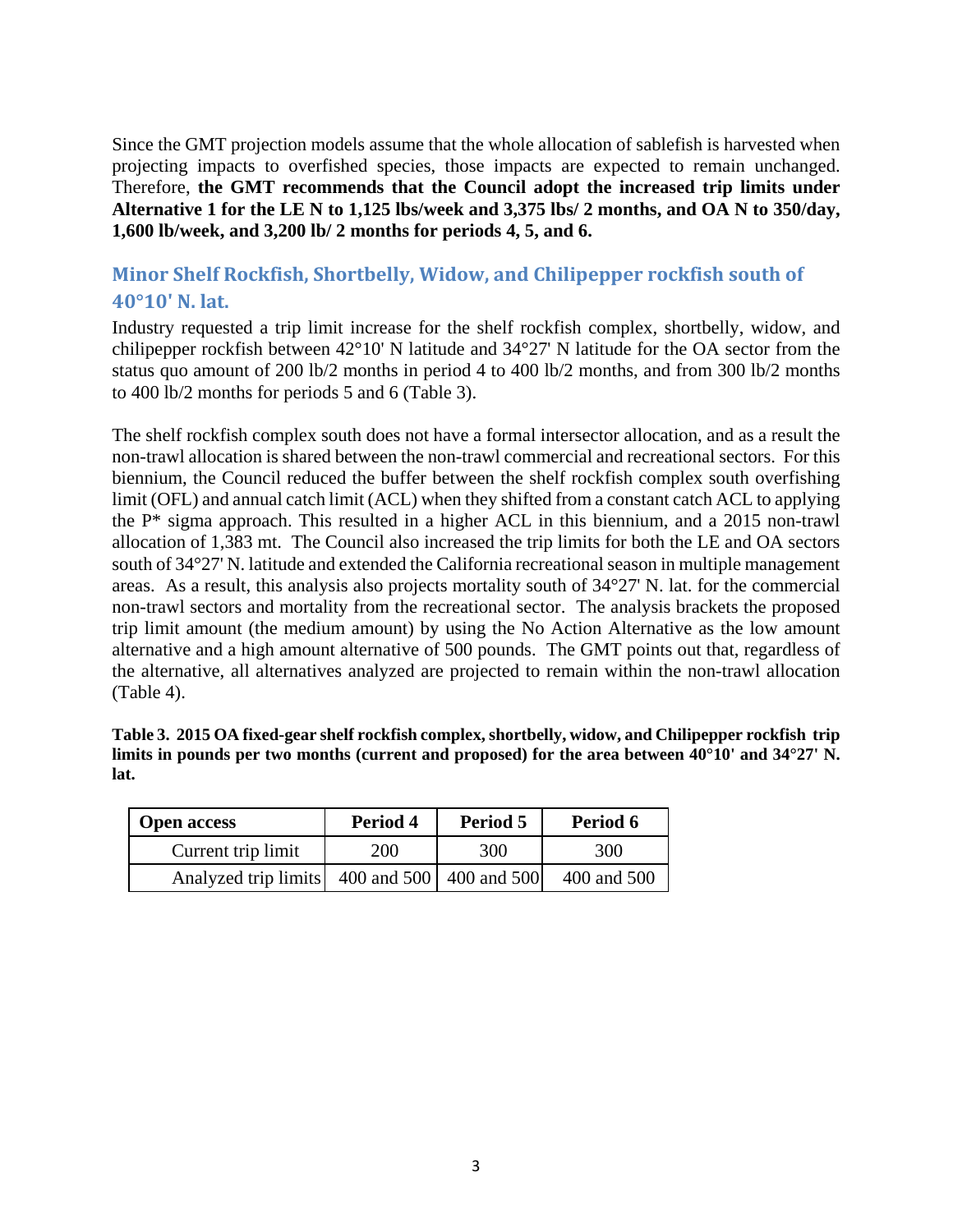**Table 4. No Action and proposed trip limits (pounds) for the shelf rockfish complex, estimated mortalities (mt) between 40°10' and 34°27' N. lat., projected mortality south of 34°27' N. lat. by commercial sector, projected recreational take, total estimated mortality, and non-trawl allocation.**

|                     | <b>Open Access</b>                                 |                                                                        |                                                       |       |                 |                   |                     |                                                  |
|---------------------|----------------------------------------------------|------------------------------------------------------------------------|-------------------------------------------------------|-------|-----------------|-------------------|---------------------|--------------------------------------------------|
| <b>Alternatives</b> | <b>No Action</b><br>and<br>proposed<br>trip limits | Est.<br>mortality<br>between<br>$40^{\circ}10'$ and<br>$34^{\circ}27'$ | Projected<br>mortality<br>south of<br>$34^{\circ}27'$ | Rec.  | <b>LEF</b><br>G | Est.<br>mortality | Non-trawl<br>alloc. | <b>Percent of</b><br>non-<br>trawl<br>allocation |
| No Action           | 200/300                                            | 13.9                                                                   |                                                       |       |                 | 387.44            |                     | 28.0%                                            |
| Alternative         | 400                                                | 19.1                                                                   | 22.3                                                  | 349.0 | 2.24            | 392.64            | 1,382.3             | 28.4%                                            |
| Alternative<br>2    | 500                                                | 22.7                                                                   |                                                       |       |                 | 396.24            |                     | 28.7%                                            |

Because the OA shelf rockfish trip limit also includes shortbelly, widow and chilipepper rockfish, we also considered projected impacts to those species, which are well below allowable limits. It is likely that the trip limit increase will result in some increased impacts to canary rockfish; however, in the absence of a formal non-sablefish non-nearshore bycatch projection model, these impacts cannot be projected. The GMT did examine recent (2011-2013) West Coast Groundfish Observer Program (WCGOP) data and those data indicate that the bycatch of overfished species (OFS) in this fishery sector is extremely small. Thus, the GMT concluded that there is a low risk of exceeding any harvest specifications for co-occurring OFS as a result of a trip limit increase.

**Therefore, the GMT recommends the Council increase the OA trip limits for the shelf rockfish complex, shortbelly, widow, and chilipepper rockfish limits between 40°10' and 34°27' N latitude from the existing amounts to 500 lbs/ 2 months for periods 4 through 6.**

# **Blackgill rockfish south of 40°10' N latitude**

The blackgill assessment in  $2011<sup>1</sup>$  $2011<sup>1</sup>$  $2011<sup>1</sup>$  estimated the stock was at 30 percent of its unexploited level, which is above the overfished level of SB<sub>25%</sub> but below the management target of SB<sub>40%</sub> and, therefore, is in the precautionary zone. Beginning in 2013, blackgill rockfish is managed with a species specific harvest guideline (HG). In 2015, the HG is 114 mt, which is allocated between the trawl (63 percent) and non-trawl (37 percent) sectors. The non-trawl allocation is further apportioned 60 percent to LE (25.3 mt) and 40 percent to OA (16.9 mt); this apportionment is a 'soft allocation' meaning these amounts are not specified in regulation, and one sector can exceed its apportionment provided the combined mortality of the LE and OA sectors does not exceed the non-trawl allocation. A concern has been identified that due to latent capacity in the fishery, if trip limits are increased too much, the HG may be exceeded.

There is no formal bycatch model to project overfished species impacts resulting from directed targeting of blackgill rockfish. Discard mortality was derived from the 2013 West Coast Groundfish Observer Program (WCGOP) Groundfish Mortality Report, and is included in the mortality estimates. However, the GMT looked at the observed overfished species impacts by

<span id="page-3-0"></span> $\overline{1}$ [http://www.pcouncil.org/wp-content/uploads/Blackgill\\_2011\\_Assessment.pdf](http://www.pcouncil.org/wp-content/uploads/Blackgill_2011_Assessment.pdf)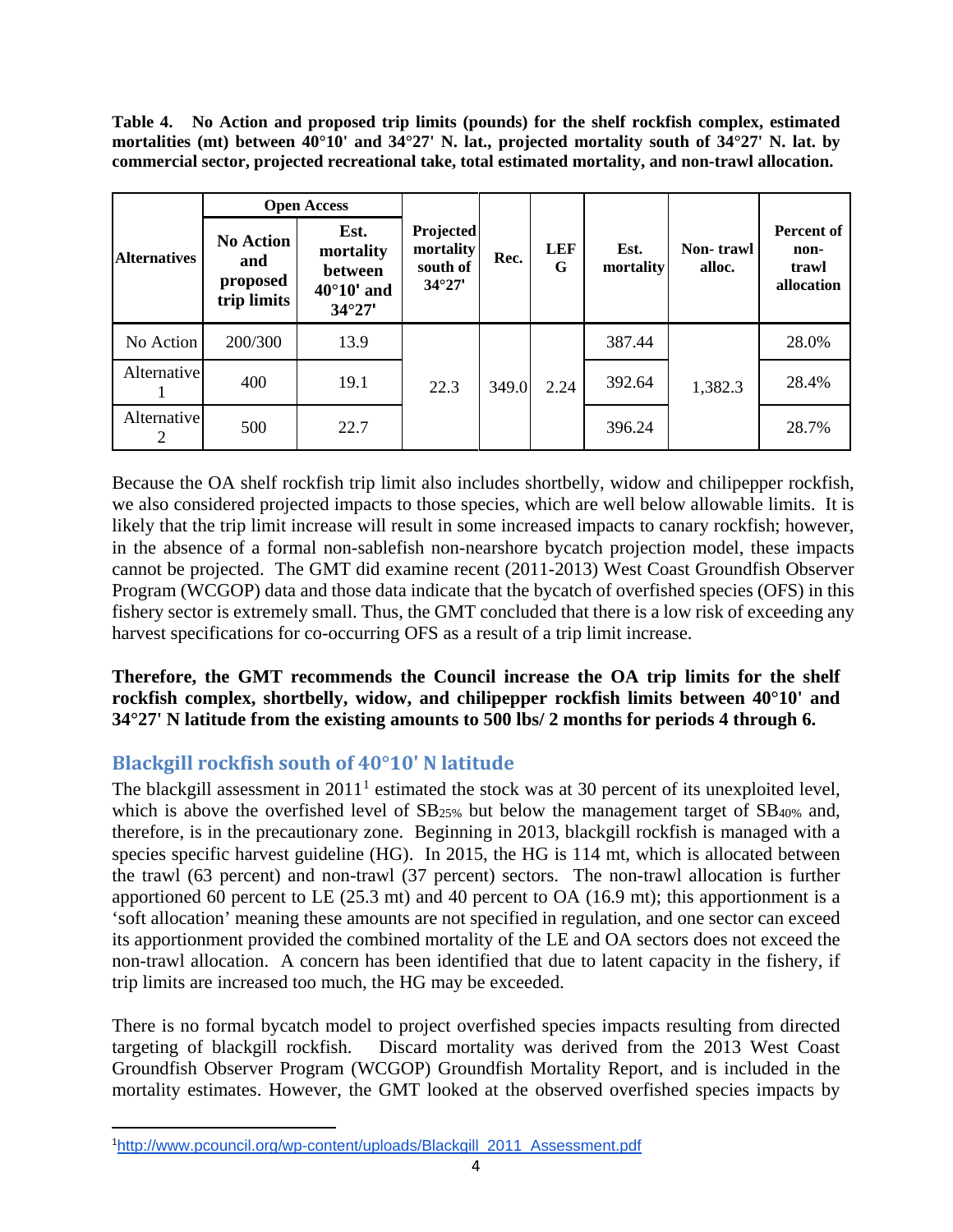WCGOP from 2011-2013 on trips with some blackgill rockfish landings as well as the overall coastwide mortalities for this sector, and believe that there is a negligible risk of increased encounters due to increased trip limits.

In both the limited entry fixed gear fishery and the open access fishery, blackgill rockfish have a sub-limit within the "Minor Slope Rockfish & Darkblotched rockfish" overall trip limits. This inseason discussion only considers changes to the blackgill rockfish sub-limits in the LE and OA sectors, with no changes to how the sub-limits are structured, nor does it consider changes to the overall cumulative limits of 40,000 lb/2 months and 10,000 lb/2 months, respectively.

The status quo LE blackgill sub-limit is 1,375 lbs/2 months [\(Table 5\)](#page-4-0). Industry requested an increase of this sub-limit of 150 lbs per 2 months, to 1,525 lbs/2 months. To simplify the analysis, the GMT analyzed a sub-limit of 1,550 lbs/2 months. The analysis brackets the proposed amount (the medium amount) by using the No Action sub-limit as the low amount and 1,600 pounds as the high amount.

The status quo OA sub-limit is 475 lbs/2 months [\(Table 5\)](#page-4-0). Industry requested an increase to 550 pounds. This analysis brackets the proposed trip limit amount (the medium amount) by using the No Action Alternative as the low amount alternative and a high amount alternative of 600 pounds.

Projections indicate that the combined total mortality in the LE and OA sectors is within the nontrawl allocation under all alternatives analyzed [\(Table 5\)](#page-4-0). Furthermore, based on an examination of set level data, we estimate a negligible of catch of overfished species, and note that the coastwide observed mortality for the non-nearshore sector are low.

Blackgill rockfish are not caught in the recreational fishery due to the current depth restrictions and deep depth distribution of this slope rockfish. As a result, no recreational mortality values are included in [Table 5.](#page-4-0)

<span id="page-4-0"></span>**Table 5. Proposed 2015 blackgill rockfish bi-monthly trip limits (pounds) for south of 40°10' N latitude, estimated blackgill rockfish mortality (mt) in the LE and OA sectors, combined mortality, non-trawl allocation, and percent of the non-trawl allocation. All trip limit amounts are given in pounds and apply to periods 4 through 6 with the total estimated mortality (mt) including that from the first three periods of the year.**

|                               | <b>Limited Entry</b>                                          |                                                | <b>Open Access</b>                       |                                                |                                                   |                                               |                                              |
|-------------------------------|---------------------------------------------------------------|------------------------------------------------|------------------------------------------|------------------------------------------------|---------------------------------------------------|-----------------------------------------------|----------------------------------------------|
| <b>Alternatives</b>           | <b>No Action</b><br>and<br>proposed<br>trip limits<br>$(lbs)$ | <b>Total</b><br>estimated<br>mortality<br>(mt) | <b>Proposed</b><br>trip limit<br>$(lbs)$ | <b>Total</b><br>estimated<br>mortality<br>(mt) | <b>Combined</b><br>estimated<br>mortality<br>(mt) | Non-<br>trawl<br>alloc.<br>(mt) <sup>1/</sup> | <b>Percent of</b><br>non-trawl<br>allocation |
| No Action                     | 1,375                                                         | 16.5                                           | 475                                      | 3.8                                            | 20.3                                              |                                               | 48%                                          |
| Alternative                   | 1,550                                                         | 19.4                                           | 550                                      | 4.1                                            | 23.6                                              | 42.2                                          | 56%                                          |
| Alternative<br>$\overline{2}$ | 1,600                                                         | 19.8                                           | 600                                      | 4.4                                            | 24.2                                              |                                               | 57%                                          |

1/ The LE HG is 25.3 mt and the OA HG is 16.9 mt

#### **Therefore, the GMT recommends the Council adopt trip limits for periods 4 through 6 which**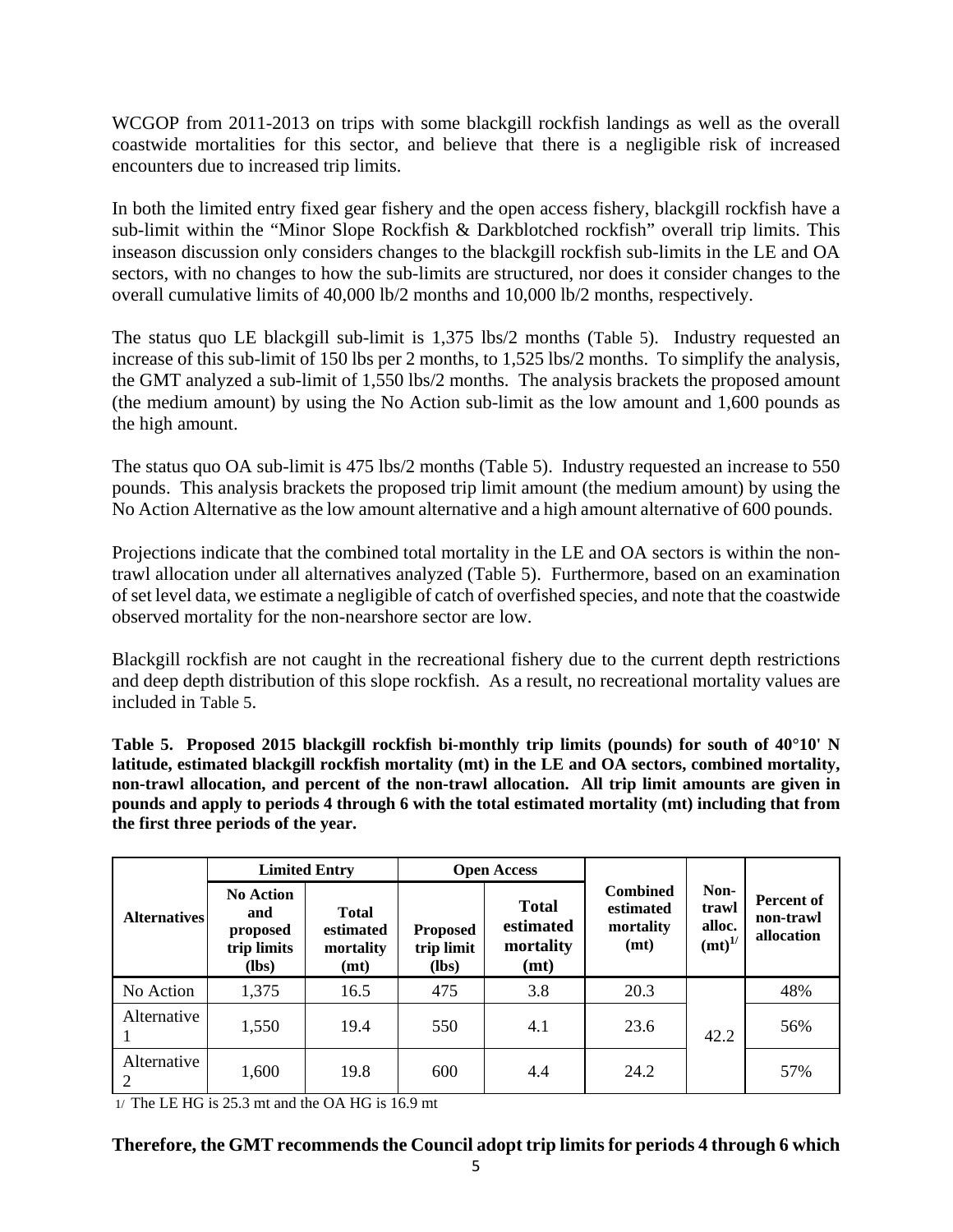**increase LE sub-limits from 1,375 lbs/ 2 mo to 1,600 lbs/ 2 mo and OA sub-limits from 475 lbs/ 2 mo to 550 lbs/ 2 mo.**

### **California Scorpionfish in LE and OA**

Industry requested a 300 pound increase to the California scorpionfish bi-monthly trip limit from 1,200 lbs. to 1,500 lbs. for the remainder of the year; the results of that analysis are presented in [Table 6.](#page-5-0) Due to the Federal trip limit structure for this fishery sector, and state permitting requirements, the LE and OA sector trip limits are identical; as a result the projections are combined for both sectors.

<span id="page-5-0"></span>**Table 6. No Action Alternative and proposed Alternative 1 bi-monthly trip limit, estimated mortalities, harvest guideline residual, and percent of fishery harvest guideline for the 2015 California scorpionfish fishery.**

|                    | <b>Combined LE and OA</b>                                                                       |                               |                                  |                                        |                      |                 |                                |
|--------------------|-------------------------------------------------------------------------------------------------|-------------------------------|----------------------------------|----------------------------------------|----------------------|-----------------|--------------------------------|
| <b>Alternative</b> | <b>Current</b><br>(N <sub>0</sub> )<br><b>Action</b> )<br>and<br><b>Proposed</b><br>trip limits | <b>Estimated</b><br>mortality | <b>Recreational</b><br>mortality | <b>Estimated</b><br>total<br>mortality | <b>Fishery</b><br>HG | <b>Residual</b> | <b>Percent of</b><br><b>HG</b> |
| No Action          | 1,200                                                                                           | 3.3                           |                                  | 97.7                                   |                      | 14.3            | 87%                            |
| Alternative        | 1,500                                                                                           | 3.9                           | 94.4                             | 98.3                                   | 112                  | 13.7            | 88%                            |

Coastwide OFL 119 mt, ABC/ACL 114 mt

While it appears this trip limit request may be accommodated, there is significant uncertainty due to recreational impacts [\(Table 6\)](#page-5-0). For example, in 2014, a total of 123.8 mt was taken by both sectors combined, with the vast majority (122.6 mt) taken in the recreational sector. This total amount exceeded the ACL (117 mt; [Agenda Item E.8.a Supplemental CDFW Report, April 2015\)](http://www.pcouncil.org/wp-content/uploads/2015/06/D7a_Sup_CDFW_Rpt_JUN2015BB.pdf) and the 122 mt OFL. As a result, the recreational fishing season was reduced from year round to Jan 1 - Aug 31 in 2015 to prevent future overages. There has been considerable variation in the recreational estimates of take during the summer months in recent years, and often these estimates are not available on a near real time basis [\(Table 7\)](#page-6-0). Through March of 2015, 12.9 mt of California scorpionfish mortality has accrued in the California recreational fishery. An additional 81.5mt is projected to accrue through the end of August when the recreational fishing season is scheduled to end for a total of 94.4 mt in 2015. This leaves a residual of 17.6 mt out of the 112 mt HG for both sectors available to the commercial fishery to accommodate the 3.9 mt of mortality projected under Alternative 1.

Considering the above, the GMT recognizes that a trip limit increase will likely result in commercial mortality well within the residual amount. Some on the GMT expressed concern that variability in the recreational catch would justify waiting to take action to change the trip limit until the September Council meeting, after more data is available from the recreational fishery. Given the low proportion of total mortality originating from the commercial fishery, and the small number of participants capped by the requirement to hold a nearshore fishery permit, others believe that increasing the commercial trip limit will not pose a significant risk of exceeding the harvest guideline.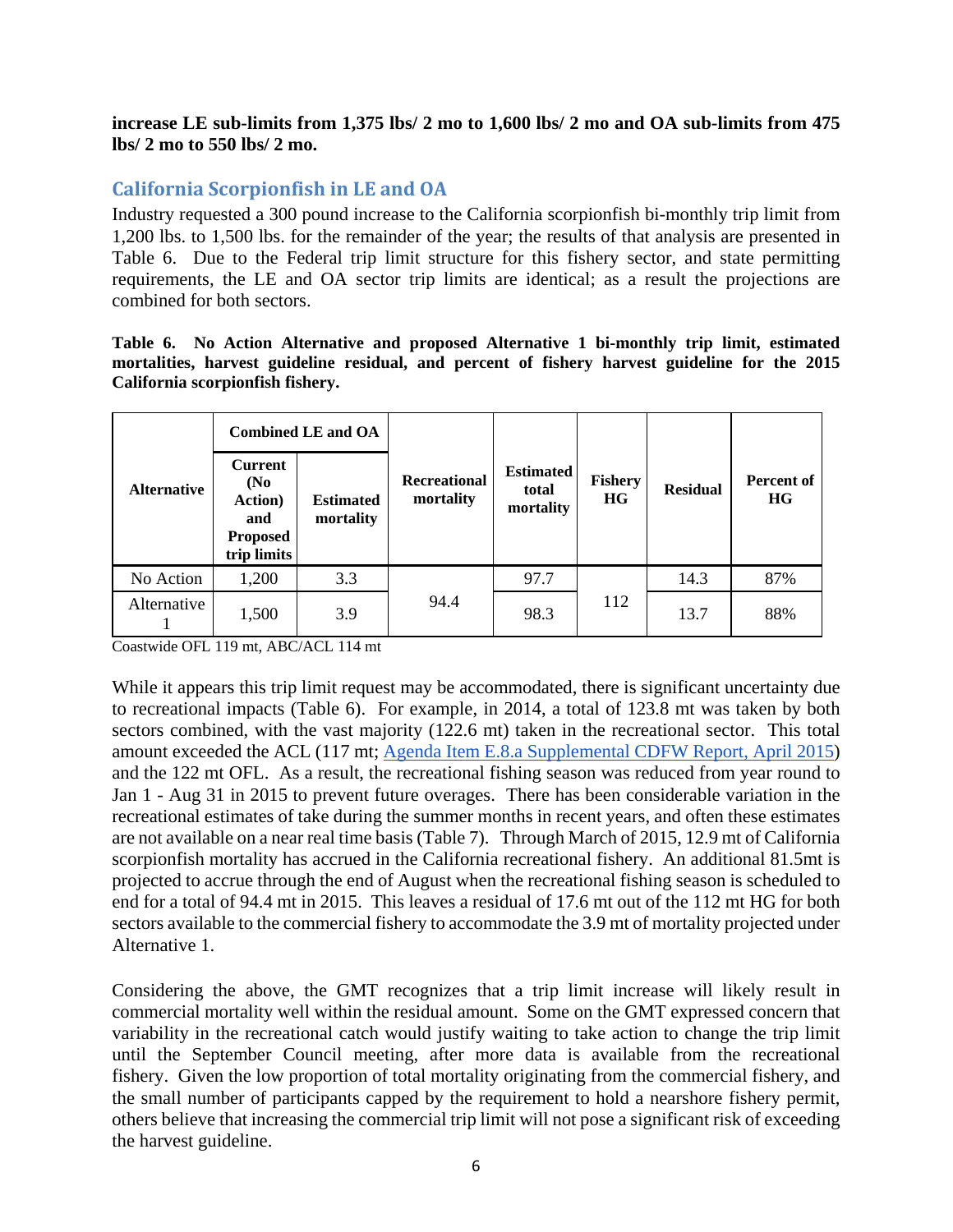<span id="page-6-0"></span>**Table 7. Recreational take (mt) of California scorpionfish in 2012 through 2014, by month. Shaded cells indicate when the fishery was closed (Nov 15- Dec 31, 2014). Blacked out cells reflect closed months in 2015. Dashes indicate months for which mortality estimates are not yet available.**

| <b>Month</b> | 2012  | 2013  | 2014  | 2015 |
|--------------|-------|-------|-------|------|
| January      | 7.9   | 3.2   | 8.0   | 2.9  |
| February     | 9.3   | 9.0   | 5.1   | 1.7  |
| March        | 3.7   | 3.2   | 2.3   | 4.0  |
| April        | 6.7   | 5.9   | 5.2   | 4.3  |
| May          | 12.2  | 17.1  | 19.3  | -    |
| June         | 16.7  | 22.3  | 37.4  |      |
| July         | 7.7   | 27.4  | 19.9  |      |
| August       | 29.7  | 8.9   | 10.9  |      |
| September    | 9.7   | 3.3   | 7.4   |      |
| October      | 6.8   | 3.5   | 6.1   |      |
| November     | 2.9   | 5.1   | 0.9   |      |
| December     | 3.0   | 3.3   | 0.1   |      |
| Total        | 116.3 | 112.0 | 122.6 | 12.9 |

**Therefore, the Council could consider increasing the LE and OA sector trip limits for California scorpionfish from 1,200 to 1,500 lbs/ 2 month for periods 4, 5, and 6.**

### **Black Rockfish Commercial Landings in Northern California**

The California Department of Fish and Wildlife (CDFW) has been closely monitoring the commercial black rockfish fishery in northern California (between 42° N latitude and 40°10' N latitude), and notes that the mortality has already exceeded the total amount taken last year. The estimate from the June 12, 2015 total fleet QSM BER indicates that 58 mt have been taken, whereas the total for 2014 was 34 mt. Per industry request, the GMT examined the possibility of using more restrictive trip limits for the limited entry and open access fishery sectors to constrain this fishery and to decrease the mortality of OFS impacts associated with the nearshore fishery. The current trip limit for black rockfish between 42° and 40° 10' N. latitude is 8,500 lb/2 month period. **The GMT recommends a reduction in the black rockfish trip limit from 8,500 lb/2 month period to 6,000 lbs/2 months for the limited entry and open access sectors effective as soon as possible.** The 6,000 limit was chosen because this is the amount that was in effect when the northern California non-trawl rockfish conservation area (RCA) shoreward boundary was 30 fathoms, as it is now. Table 8 shows the proposed bi-monthly trip limits and the projected species impacts to black rockfish (CA only and OR/CA combined), yelloweye rockfish, and canary rockfish.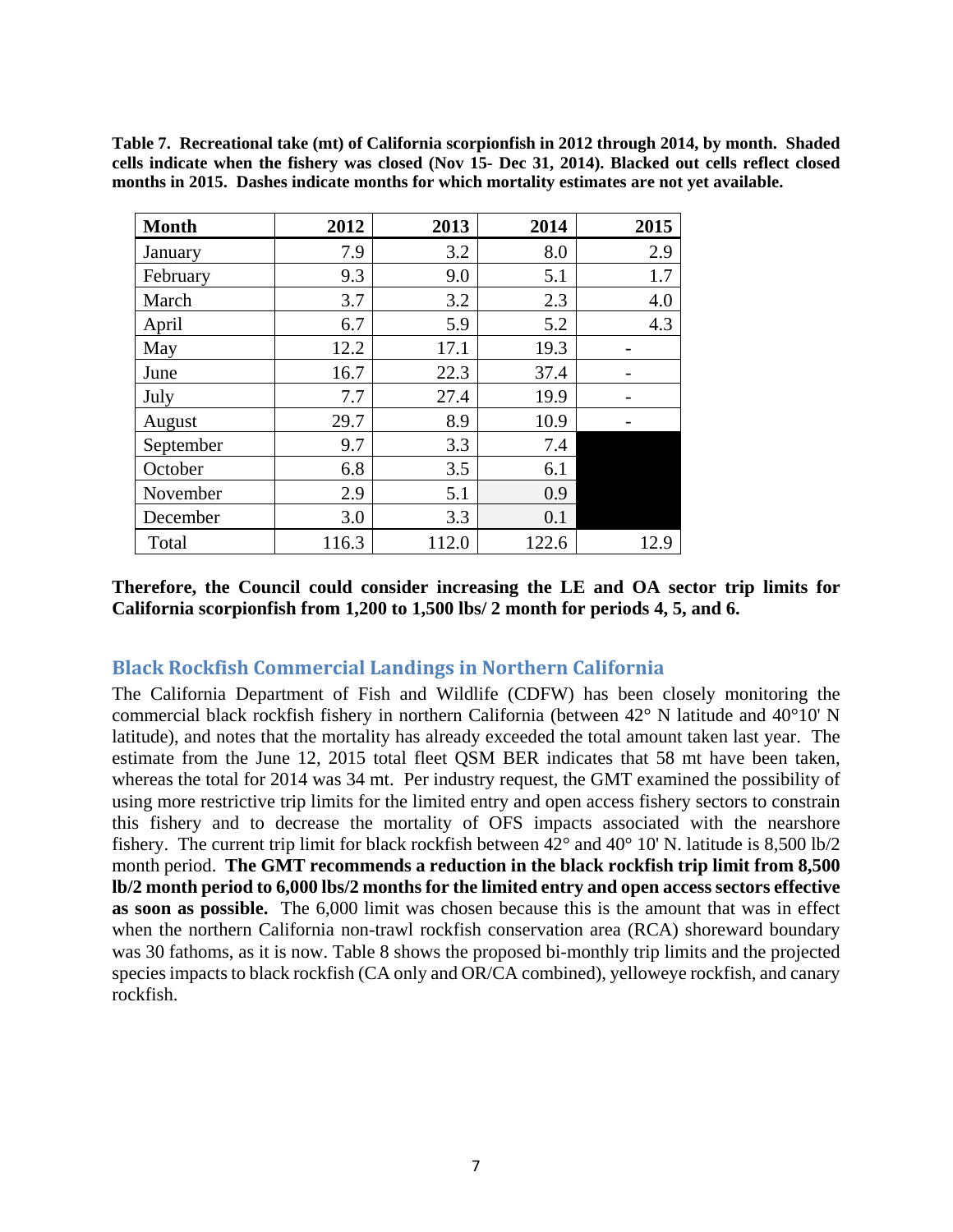Table 8. Proposed 2015 black rockfish trip limits for Periods 4 through 6 between 40°10' and 42° N. **latitude with associated projected species impacts (mt) from updated nearshore model.**

|                    | <b>Bi-monthly</b> | <b>Projected Species Impacts (mt)</b> |                              |                           |  |  |
|--------------------|-------------------|---------------------------------------|------------------------------|---------------------------|--|--|
| <b>Alternative</b> | Trip Limit (lbs)  | <b>Black Rockfish (CA)</b>            | Yelloweye<br><b>Rockfish</b> | Canary<br><b>Rockfish</b> |  |  |
| Status Quo         | 8,500             | 104                                   | 1.8                          | 7.6                       |  |  |
| Alternative 1      | 6,000             | 89                                    |                              | 74                        |  |  |

## **GMT Recommended Alternatives**

- **Sablefish north of 36° N latitude: increase the DTL LE N trip limit to 1,125 lbs/wk and 3,375 lbs/2 mo and DTL OA N to 350 lbs/day, 1,600 lbs/wk, and 3,200 lbs/2 months for periods 4 through 6, beginning as quickly as possible in period 4**
- **Minor Shelf Rockfish complex, shortbelly, widow, and chilipepper between 40°10**' **and 34°27**' **N latitude: Increase the OA trip limit to 500 pounds/ 2 months for period 4 through 6.**
- **Blackgill rockfish south of 40°10**' **N latitude: increase the LE sub-limit to 1,600 pounds/ 2 mo and increase the OA sub-limit to 550 pounds/2 months for periods 4 through 6, beginning as quickly as possible in period 4.**
- **California scorpionfish: increase the trip limit to 1,500 lbs/2 months for both the LE and OA sectors for periods 4 through 6, beginning as quickly as possible in period 4.**
- Black rockfish between 40<sup>°</sup> 10' and 42<sup>°</sup> N latitude: decrease the trip limit from 8,500 **lbs/ 2 months to 6,000 lbs/ 2 months beginning at the start of the next bi-monthly period (either July 1 or September 1).**

# **Informational Items**

# **Big Skate Trip Limit Update**

In April 2015, the Council recommended that trip limits for big skate be implemented for the Shore-based Individual Fishing Quota (IFQ) fishery at 15,000 lbs for the month of June and 20,000 lbs/2 months for periods 4 through 6. The National Marine Fisheries Service (NMFS) implemented the rule on June 1, 2015. At the time of the April meeting, the GMT was able to run analysis on the impacts of the potential trip limits, but it was limited in scope due to time constraints. This section details further analysis of the impacts to big skate with updated data, new discard mortality rate as approved by the Scientific and Statistical Committee (SSC), and a look at the risk of exceeding trip limits.

I[n GMT Supplement Report 6](http://www.pcouncil.org/wp-content/uploads/2015/04/E8a_SupGMT_Rpt6_APR2015BB.pdf) (April 2015), the GMT analyzed trip limits with several assumptions in place due to time constraints. Under these assumptions, the Council motion resulted in an expected total mortality of 441 mt of big skate with a 100 percent discard mortality rate applied, or 402 mt with a 50 percent discard mortality rate applied.

Since the April 2015 meeting, the GMT has revised the analysis with the following updated assumptions: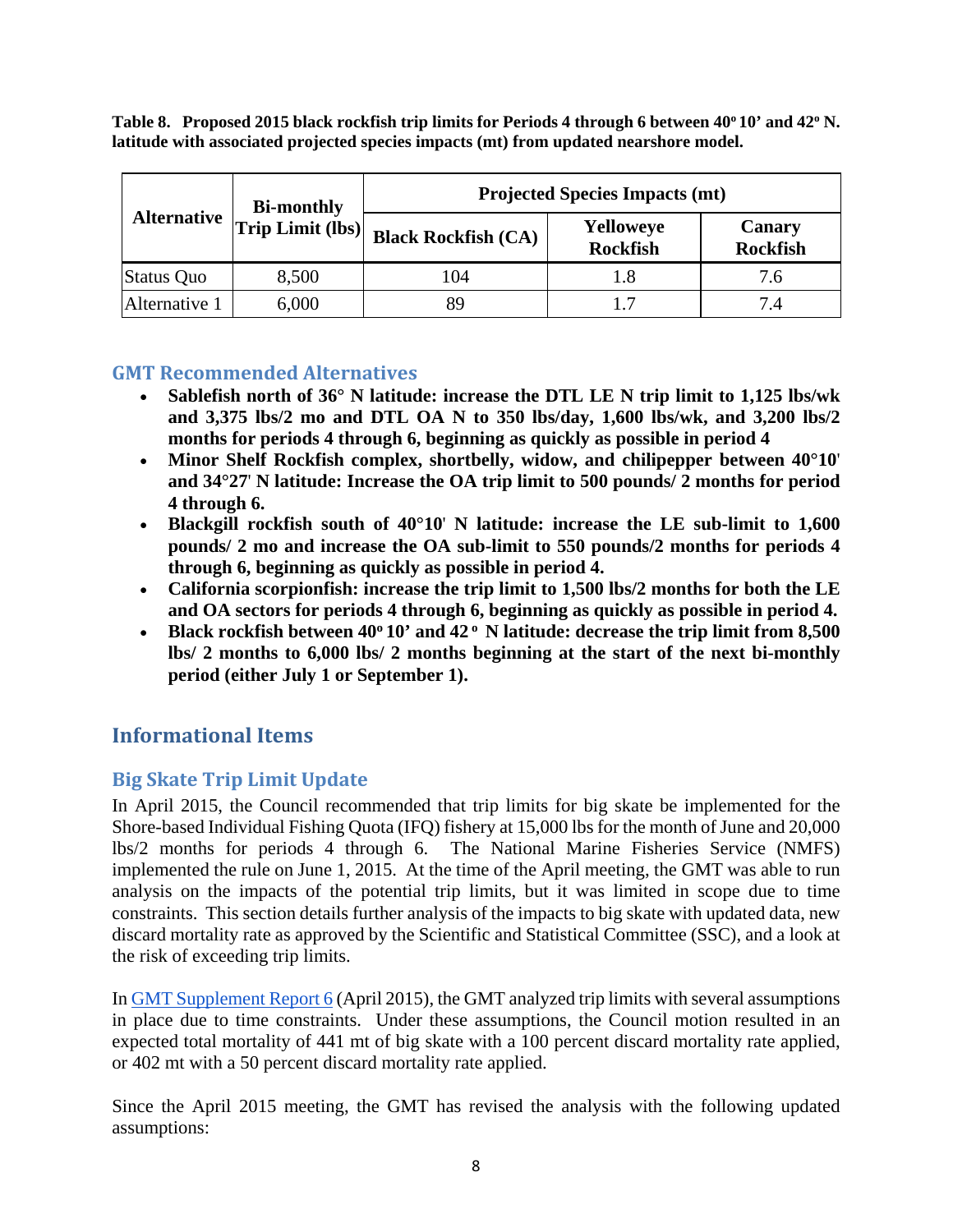- 1. Since the shore-based IFQ submits electronic fish tickets within 24 hours of landing, the GMT pulled the fish ticket landings from PacFIN for the sector on June 1, 2015 for the months of January through May for use in the analysis. For June through December, 2014 data were used as a proxy for the landings of big skate that would occur in 2015 (i.e. fishing behavior was assumed to be the same before the implementation of trip limits).
- 2. For the tribal and non-IFQ sectors that landed big skate, 2014 data from PacFIN were used to approximate the landings that would occur in 2015 since no trip limits
- 3. While the 2013 WCGOP estimates of discard of big skate are applied using the SSC recommended discard mortality of 50 percent to all trawl sectors (as of the review of the [GMT literature review](http://www.pcouncil.org/wp-content/uploads/2015/05/D7a_GMT_Rpt_Discard_JUN2015BB.pdf) in the June Briefing Book) as well as potential discards due to trip limits, it was discovered that the nearshore commercial sector has only a 7 percent discard mortality rate applied and a 100 percent rate is still applied to all non-nearshore and IFQ fixed gear discards.

The GMT would like to note that the January through May landings used in the April analysis from 2014 are different from those used from 2015 in this analysis as seen below in [Figure 1.](#page-8-0) This resulted in a difference of 50,476 lbs between 2014 and 2015, which impacts the overall total mortality reported here.



#### <span id="page-8-0"></span>**Figure 1. Comparison of the January through May landings in 2014 (left) and 2015 (right).**

Furthermore, it was initially assumed in **GMT** Supplemental Report 6 (April 2015) that once a trip limit was reached that encounters would cease for that period and no additional landings or discards would occur. The GMT recognized that this is unrealistic, and therefore expanded on the potential discard (and additional mortality) that could occur with encounters of big skate once a trip limit was reached. [Table 9](#page-9-0) below shows the range of potential encounters of big skate over the recommended trip limits, and the corresponding total mortality. Total mortality includes the shore-based IFQ landings and potential discards, tribal, and non-IFQ landings of big skate, and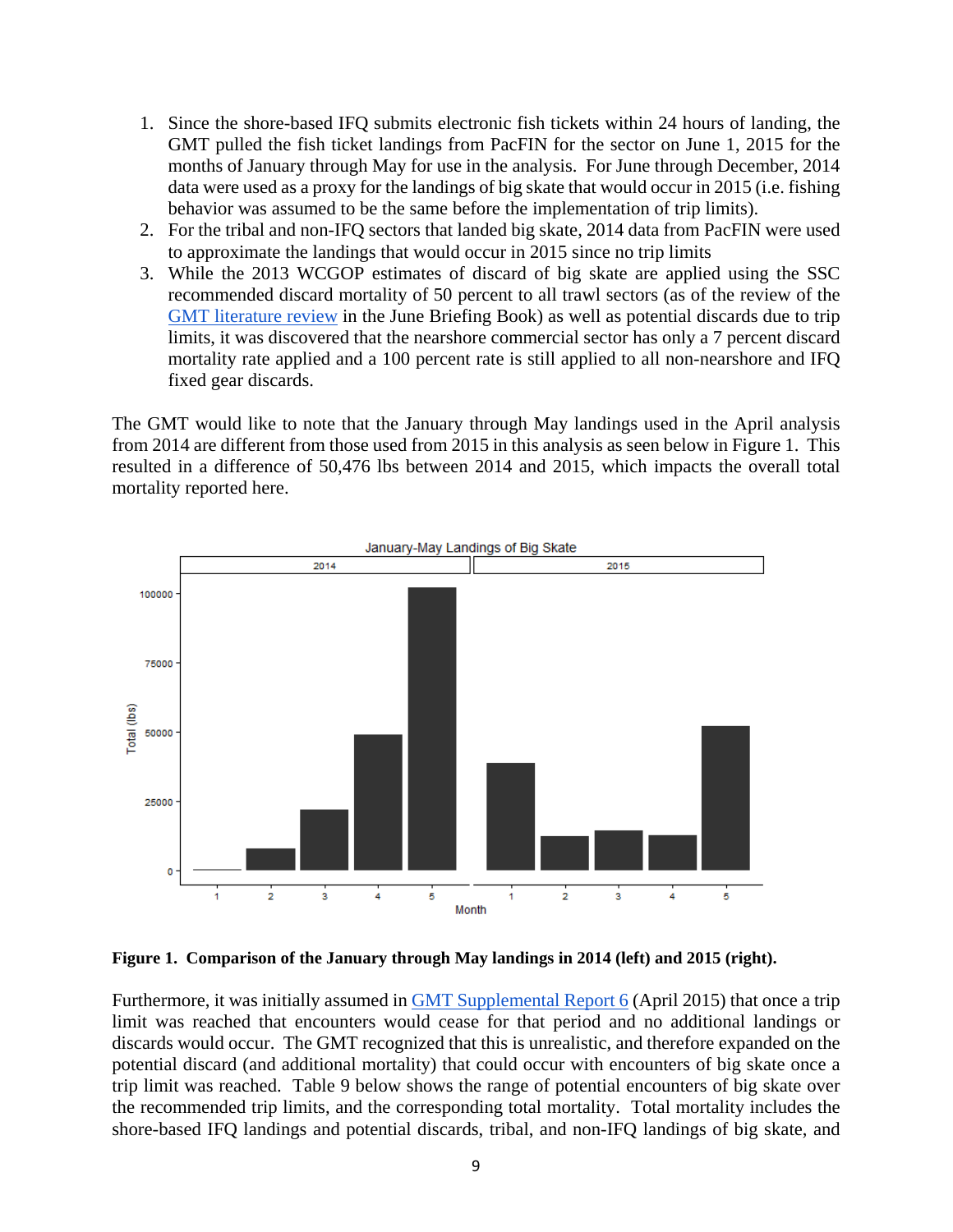assumed incidental discard from all fisheries from WCGOP. As big skate is currently an Ecosystem Component species, there are no harvest specifications for 2015. Therefore, the 2014 component acceptable biological catch (ABC) of 317.9 mt and the 2014 component OFL of 458 mt are used as proxies to attempt to provide some information on possible impacts to the stock.

<span id="page-9-0"></span>

|                                | Table 9. The range of potential encounters of big skate over the recommended trip limits and the |  |
|--------------------------------|--------------------------------------------------------------------------------------------------|--|
| corresponding total mortality. |                                                                                                  |  |

| <b>Encounters</b> | <b>SS IFQ</b><br>Landings (mt) | <b>Total Mortality</b><br>(mt) | <b>Over 2014</b><br>component ABC? | <b>Over 2014</b><br>component OFL? |
|-------------------|--------------------------------|--------------------------------|------------------------------------|------------------------------------|
| 25%               | 288                            | 388                            | yes                                | no                                 |
| 50%               | 294                            | 393                            | yes                                | no                                 |
| 75%               | 300                            | 399                            | yes                                | no                                 |
| 100%              | 306                            | 405                            | yes                                | no                                 |

The Council has added the reconsideration of big skate (and potentially all skates) as ecosystem component species within the 2017-2018 biennial specifications process. However, until that time, the GMT asks that the Council provide guidance in November for potential trip limits for 2016, as the current trip limits would only impact June through December of next year (i.e. leave January through May as unlimited). Furthermore, in November, there may be preliminary data on the sorting of big skate in IFQ landings to determine more accurate accounting of big skate landings. Finally, the GMT does request that as soon as more data becomes available, that the SSC consider reviewing the 100 percent discard mortality rate for big skate caught by fixed gear.

## **Nearshore Fishery Model Update (Oregon and California)**

In April 2015, the GMT informed the Council in [REVISED GMT Supplemental Report 5 t](http://www.pcouncil.org/wp-content/uploads/2015/04/E8a_SupGMT_REVISEDRpt5_APR2015BB.pdf)hat it was unable to adequately assess recent changes to the nearshore projection model due to identified issues. Since that time, the GMT has been able to resolve those issues and has updated the model with WCGOP data through 2013 and commercial nearshore landings data through 2014. For comparison purposes, [Table 10](#page-10-0) shows current nearshore commercial catch share for each species in the first column and the results of the nearshore bycatch model run used in the 2015-2016 Biennial Harvest Specifications and Management Measures Final Environmental Impact Statement (FEIS) in the second column. The third column shows a comparison set of the results where the data used in the 2015-2016 FEIS model run (first column) was inserted into the newest updated model. The last column reflects what is shown as the status quo impacts i[n Table 10](#page-10-0) under the updated nearshore model with projected black rockfish landings.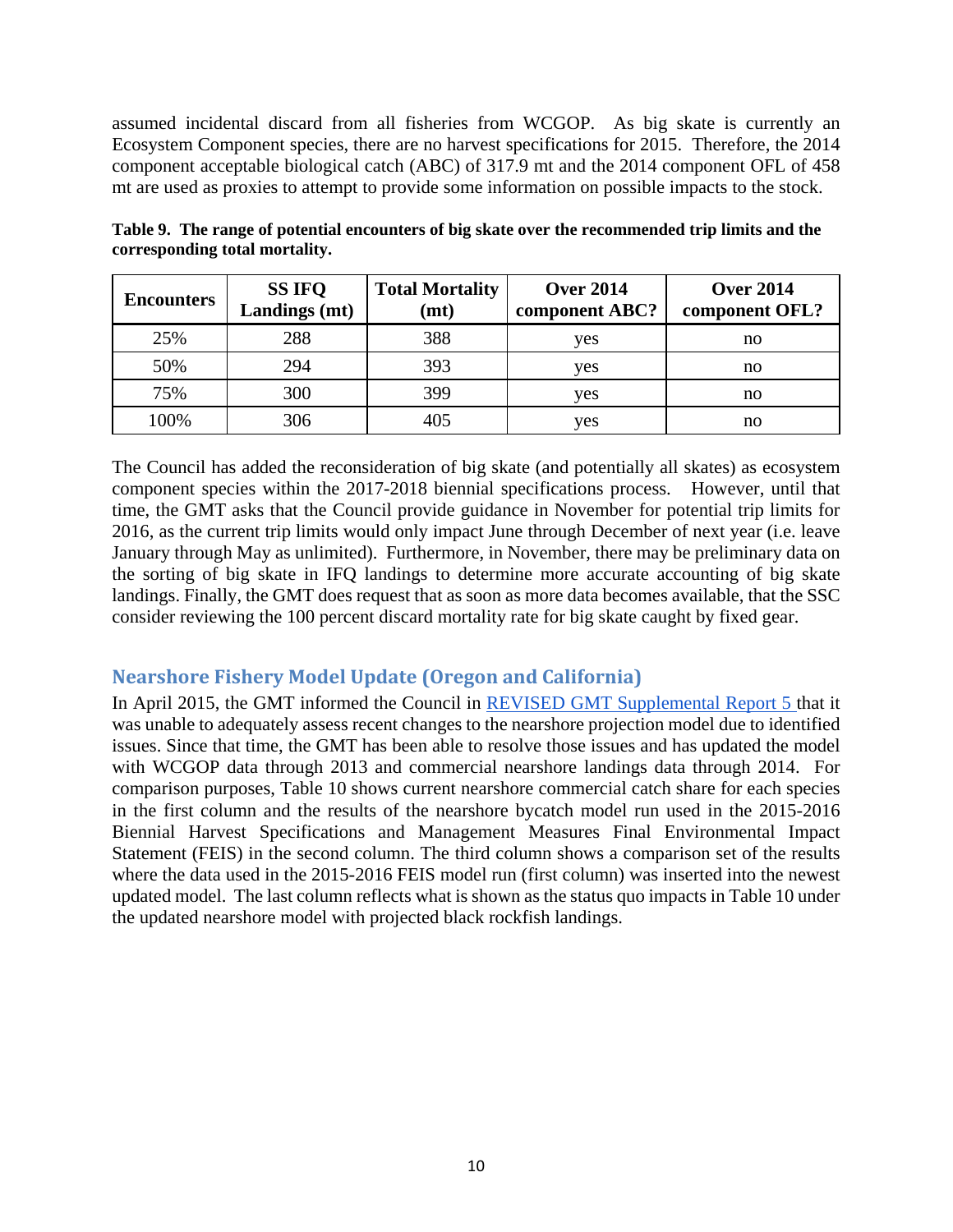<span id="page-10-0"></span>**Table 10. Catch share and projected impacts (mt) from the commercial nearshore fishery for Oregon and California combined, based on possible management actions.**

| <b>Species</b> | <b>Nearshore</b><br><b>Commercial</b><br>Catch Share | <b>Modeled</b><br>projections from<br>$2015 - 2016$ EIS <sup>a/</sup> | Updated model b/<br>with same landing<br>$\ln \frac{1}{10}$ inputs as 2015-2016<br><b>EIS</b> | Updated model b/<br>with maximum<br>expected black<br>rockfish landings |  |  |
|----------------|------------------------------------------------------|-----------------------------------------------------------------------|-----------------------------------------------------------------------------------------------|-------------------------------------------------------------------------|--|--|
| Canary RF      | 6.7                                                  | 7.2                                                                   | 6.6                                                                                           | 7.6                                                                     |  |  |
| Yelloweye RF   | 17                                                   |                                                                       | 19                                                                                            |                                                                         |  |  |

a/ Uses nearshore model with WCGOP data through 2012

b/ Model updated with WCGOP data through 2013

## **Research**

The scorecard currently has 4.5 mt of canary rockfish set-aside for research. Recall that for most research set-asides, the amount has been set at the highest mortality from WCGOP groundfish mortality reports. Canary rockfish is one of the two exceptions. For canary rockfish, the Council policy was not based on the maximum historical catch. Instead, the Council considered the canary rockfish catch of 7.2 mt in 2006 from the NMFS trawl survey, a large amount since surveys in later years encountered substantially less canary rockfish. Therefore, the Council adopted a 4.5 mt canary rockfish set-aside, which is higher than the average research catch from 2005 to 2012. Under Agenda Item D.1. NMFS Report, Dr. John Stein presented an overview of Science Center activities [\(Agenda Item D.1.b., Supplemental NWFSC PowerPoint](http://www.pcouncil.org/wp-content/uploads/2015/06/D1b_Sup_NWFSC_PPT_E-ONLY_JUN2015BB.pdf) ). Slide 7 showed that 2.99 mt of canary rockfish have been taken on the bottom trawl survey to date. Since that presentation, the GMT has contacted the NMFS Northwest Fisheries Science Center (NWFSC) to gather additional information on trawl survey. We were informed that the bottom trawl survey normally encounters high levels of canary rockfish at two stations, on each of the two passes. The canary rockfish encountered so far have come from the first pass on one of those two stations. The other main source of research catch is the International Pacific Halibut Commission survey, which is just beginning, but has averaged less than 0.1 mt annually during the last three years. Therefore, the GMT has put the high of 7.2 mt of research bycatch seen in 2006 as a placeholder in the scorecard (Attachment 1), anticipating additional updates in September. With this increase, there is still a residual in the projected impacts for canary rockfish in the scorecard.

## **Scorecard Update**

The scorecard (Attachment 1) has been updated to reflect updates for the nearshore fixed gear sector, and reflects the changes shown in [Table 10](#page-10-0) under the third column labeled "Updated model" with black rockfish landings constrained with trip limits". From the April 2015 scorecard, the projected OFS mortality increased from 1.4 mt to 1.8 mt for yelloweye rockfish and increased from 7.4 to 7.6 mt for canary rockfish. The allocation is 1.7 mt for yelloweye rockfish and 6.7 mt for canary rockfish. Note that if action is taken to reduce landings of black rockfish in northern California using more restrictive trip limits (see the fourth column in [Table 10\)](#page-10-0), then projected mortalities for canary and yelloweye rockfish would be reduced to 7.4 mt and 1.7 mt, respectively. Even with the higher values, there are residuals for both species in the projected impacts columns of the scorecard.